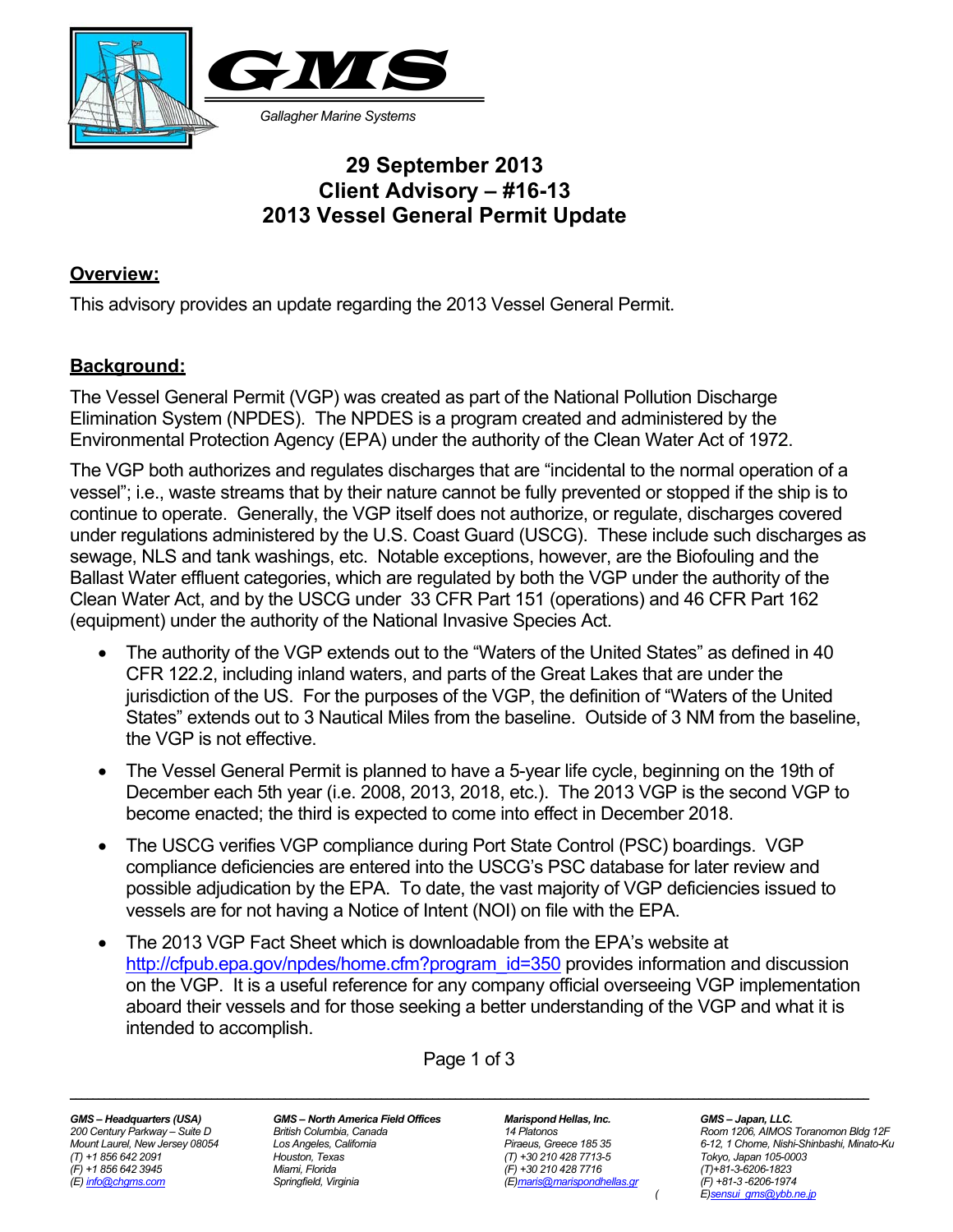

# **29 September 2013 Client Advisory – #16-13 2013 Vessel General Permit Update**

#### **Update:**

VGP Compliance Manual – As you know, GMS created a VGP Manual to assist you in compliance with the first iteration of the VGP in 2008. Gallagher Marine Systems (GMS) Compliance Partners and their vessels rely on our VGP Manual to facilitate compliance with the existing 2008 VGP. In preparation for the 2013 VGP, GMS has conducted a thorough review and update of our previously issued Compliance Manual. If utilized properly, the our newest version of the Compliance Manual will again assist vessels in complying with the VGP. The Manual has also been streamlined and reorganized into a fleet document. The Core section of the new VGP Compliance Manual includes guidance specific to an entire fleet. Vessel specific information and documents are now located in an Appendix to the Core section.

- GMS anticipates being able to send out the revised VGP Compliance Manual Core in October. The Core will be sent over the course of the month to all companies for which GMS actively maintains VGP Compliance Manuals. On that note, if you have not taken the opportunity to utilize the GMS VGP manual, please contact us at info@chgms.com
- VGP Compliance Manual appendices, including vessel specific appendices, will follow after GMS has received NOI filing information for each vessel.

NOI Filing - For vessels covered under the 2008 VGP and wanting to continue coverage under the 2013 VGP without interruption, Notices of Intent (NOIs) are due on or before 12 December 2013. All existing NOIs will expire on 19 December 2013. **To date, the EPA does not yet have a system in place to receive new NOI filings.** The EPA has informed GMS that they expect their new NOI filing system to be ready to receive new NOIs at some point in October. GMS intends to be ready to start filing NOIs as soon as the EPA system is ready.

• Companies currently paying NPDES retainer fees will not be charged for GMS assistance with filing new NOIs for existing vessels.

Continued on Next Page

Page 2 of 3

*\_\_\_\_\_\_\_\_\_\_\_\_\_\_\_\_\_\_\_\_\_\_\_\_\_\_\_\_\_\_\_\_\_\_\_\_\_\_\_\_\_\_\_\_\_\_\_\_\_\_\_\_\_\_\_\_\_\_\_\_\_\_\_\_\_\_\_\_\_\_\_\_\_\_\_\_\_\_\_\_\_\_\_\_\_\_\_\_\_\_\_\_\_\_\_\_\_\_\_\_\_\_\_\_\_\_\_\_\_\_\_\_\_\_\_\_\_\_\_\_\_\_\_\_\_\_\_\_\_\_\_\_\_\_\_\_\_\_\_\_* 

*GMS – Headquarters (USA) GMS – North America Field Offices Marispond Hellas, Inc. GMS – Japan, LLC. (T) +1 856 642 2091 Houston, Texas (T) +30 210 428 7713-5 Tokyo, Japan 105-0003 (F) +1 856 642 3945 Miami, Florida (F) +30 210 428 7716 (T)+81-3-6206-1823* 

*(E) info@chgms.com Springfield, Virginia (E)maris@marispondhellas.gr (F) +81-3 -6206-1974* 

*200 Century Parkway – Suite D British Columbia, Canada 14 Platonos Room 1206, AIOS Toranomon Bldg 12F Mount Laurel, New Jersey 08054 Los Angeles, California Piraeus, Greece 185 35 6-12, 1 Chome, Nishi-Shinbashi, Minato-Ku (E)sensui\_gms@ybb.ne.jp*